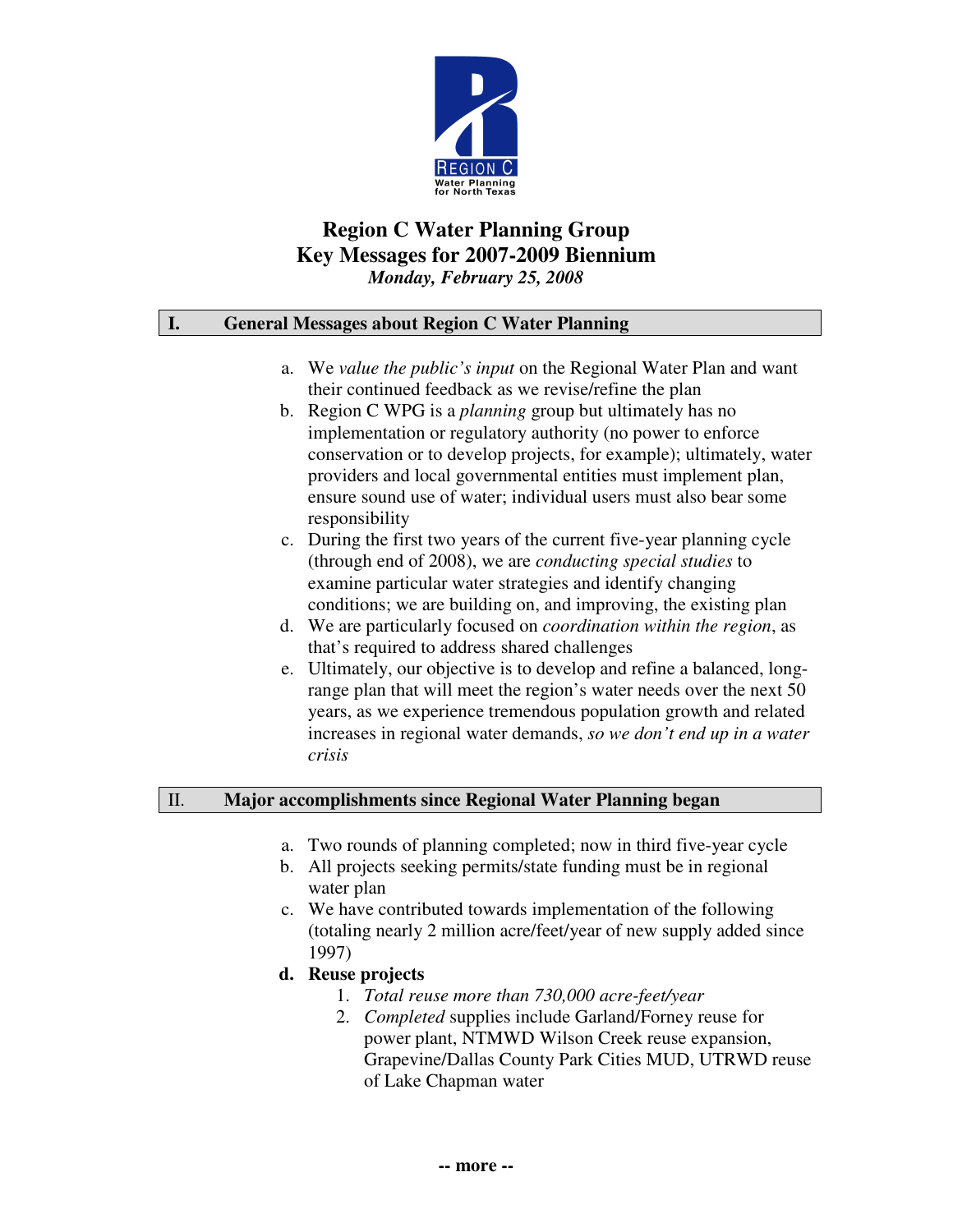- 3. *Under construction* supplies include NTMWD East Fork Raw Water Supply Project, TRWD wetlands (phased)
- 4. *In progress* supplies include Dallas' contract for return flows
- 5. *Other supplies now permitted* (Athens MWA, Trinity River Authority, Dallas' Ray Hubbard & Lewisville, Irving)

## **e. Connection to existing supplies**

- 1. Several entities (incl. TRWD and UTRWD) currently seeking Oklahoma water
- 2. Many completed projects and under construction projects (see Tom Gooch's recent presentation to RCWPG)
- *3. Total from connection to existing supplies is more than 1,070,000 acre-feet/year*

## **f. New reservoirs/supply sources**

- 1. Only Muenster Lake completed, at 500 acre-feet/year
- 2. Pursuing permit applications for Lower Bois d'Arc Creek Reservoir, Lake Ralph Hall *(totaling 168,000 acrefeet/year)*

## **g. Large-scale conservation initiatives**

- 1. Dallas
- 2. NTMWD
- 3. Arlington
- 4. Fort Worth
- 5. TRWD
- 6. Many other cities and suppliers

# **h. Significant amount of regional cooperation**

**i. Significant amount of public participation**

## **III. Key messages on the existing Regional Water Plan**

## **a. Overall plan messaging**

- 1. The current plan was adopted by the Planning Group in 2006 and includes a variety of strategies – increased conservation; reuse; connection of existing supplies; development of new surface water supplies
- 2. No one strategy alone can meet our region's needs over the next 50 years, so a variety of strategies is paramount
- 3. Over the next 50 years, Region C's population is projected to more than double (from 5.2 million in 2000 census, to projected 13.1 million in 2060), so developing new supplies is critical
- 4. Population projections have continued to adjust upwards over time, with each new census
- 5. If we fail to develop new supplies, we will fall short of meeting projected 2060 water needs (3.3 million acre feet) by 1.9 million acre-feet per year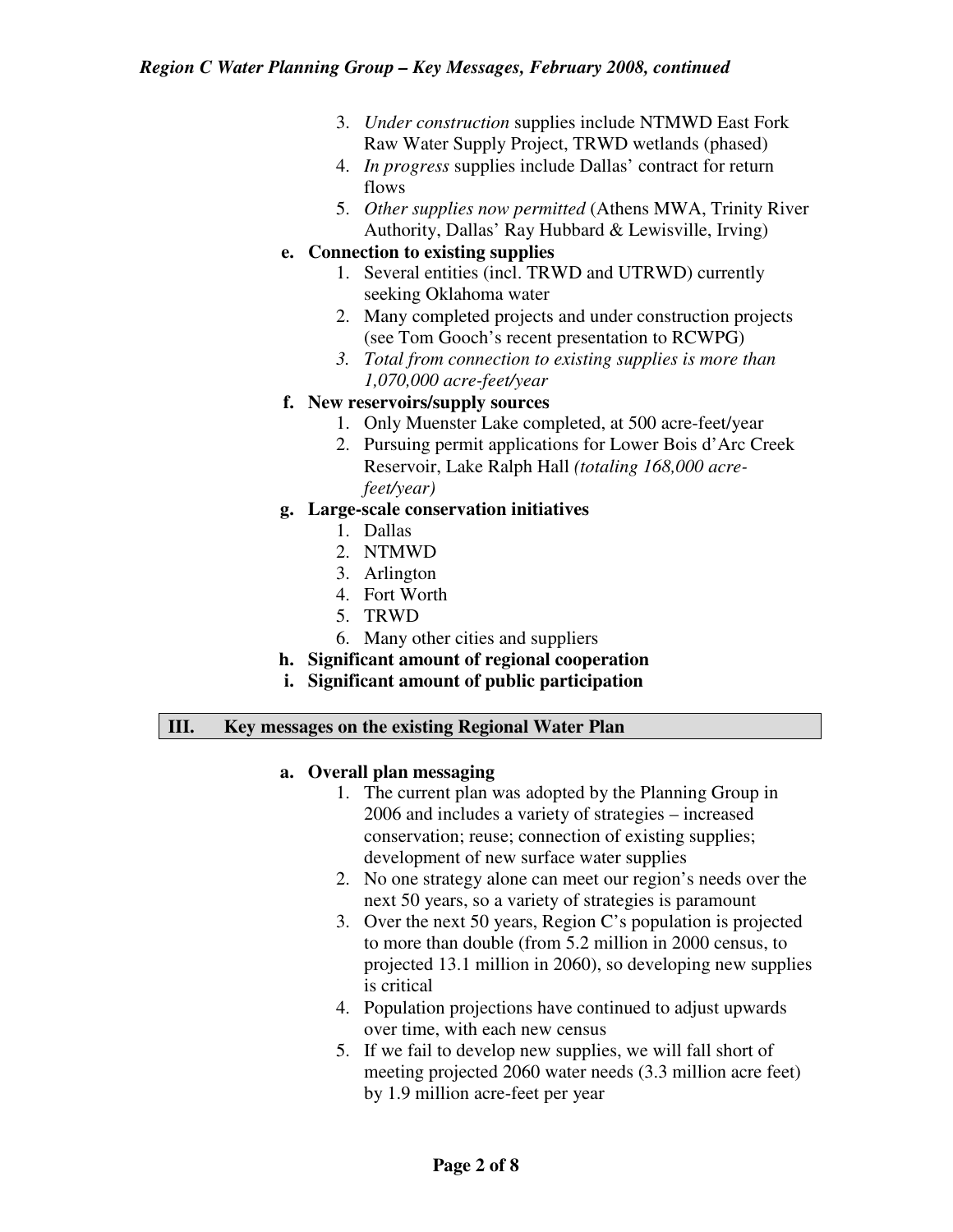- 6. We must also develop a reasonable surplus supply, from a variety of sources, to guard against worse-than-expected droughts, unanticipated population growth and unforeseen problems with implementation of planned strategies
- 7. The impact of failing to meet future demands would be devastating to North Texas
	- a. 7% reduction in population (over 1 million people)
	- b. 17% reduction in employment (700,000 jobs)
	- c. 21% reduction in regional income (\$58.8 billion)
	- d. \$160 billion loss of income and taxes
- **b. Importance of conservation and reuse in the plan, relative importance of other strategies**
	- 1. Conservation alone is not enough
	- 2. Region C is adopting more conservation and reuse than any other region in the state (and also a national leader)
	- 3. Implementing the conservation and reuse strategies in the plan will reduce our average per capita municipal water demand by nearly 30% over the next 20 years
		- a. NTMWD's East Fork Water Supply Project (generating 102,000 acre-feet/year) and TRWD's wetlands project (generating 188,000 acre-feet/year) are prominent reuse examples
		- b. Reuse projects have some limits, however, as we must preserve normal flow of the Trinity River
	- 4. The planned conservation/reuse strategies will achieve the goal set by the Texas Water Conservation Implementation Task Force by 2020
	- 5. By 2060, our region will get its water from the following sources in the following amounts:
		- a. 31% from current supplies
		- *b. 26% from conservation and reuse*
		- c. 23% from connection to existing sources
		- d. 18% from new reservoirs
		- e. Remainder from regional water systems, system operation of reservoirs and use of groundwater

# **c. Marvin Nichols Reservoir**

- 1. The Region C Water Plan includes much more than just MNR, and new reservoirs represent only 18% of our total regional water supply anticipated for 2060
- 2. MNR is a low-cost source of a large amount of water (489,000 acre-feet/year) for Region C, at a site relatively close to the Metroplex and ideal for damming
- 3. Conservation alone won't replace the need for some largescale sources of supply such as MNR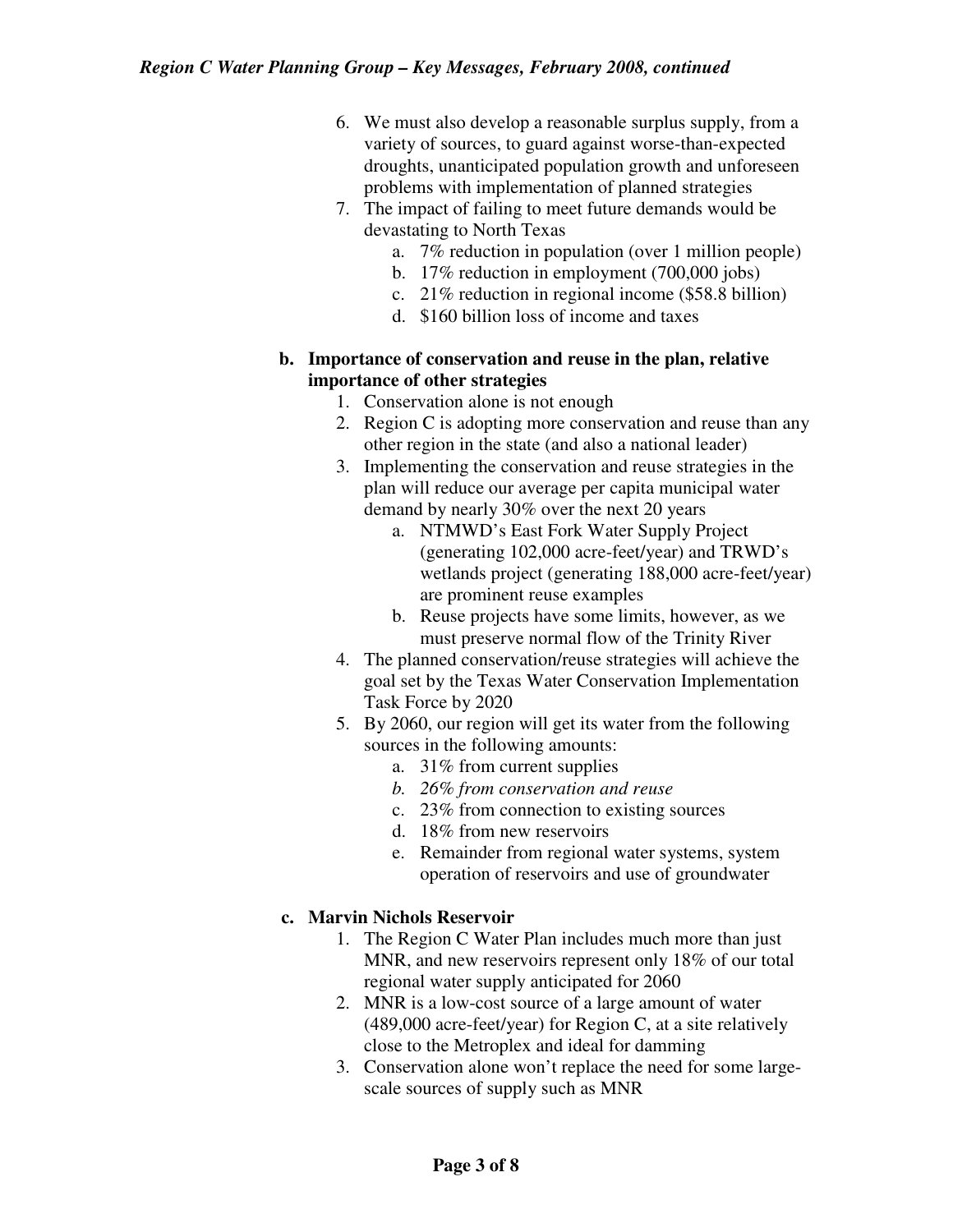- 4. Other available supplies are relatively more expensive, or not as ample a solution, as the MNR
- 5. At this point, the MNR is still a long ways from construction. It will still have to go through the appropriate permitting process before anything happens, but it needs to be part of our long-range plan.

## **d. Lake Fastrill**

- 1. Lake Fastrill is a critical part of DWU's long-term strategy for supplies
- 2. We will, of course, follow the pending litigation involving the City of Dallas/TWDB and the U.S. Fish & Wildlife Service very closely

## **e. Lake Ralph Hall**

- 1. Permit currently being pursued by UTRWD
- 2. Would provide 50,740 acre-feet/year to rapidly expanding population served by UTRWD
- 3. UTRWD's current water supply only adequate for next 25 years; reservoirs take a long time to permit and build, so approval is needed now
- 4. Is the lowest cost and most feasible water supply option for the families and cities who rely on UTRWD

## **f. Lower Bois d'Arc Creek Reservoir**

- 1. Permit currently being pursued by NTMWD
- 2. Would provide 123,000 acre-feet/year to rapidly expanding population served by NTMWD
- 3. NTMWD's customers need this water supply by 2020, so development of reservoir must begin now
- 4. Conservation, reuse and connecting to existing supplies alone will not supply enough water for this rapidly growing area

# **g. Existing supplies** *not currently recommended as plan strategies*

# 1. Lake Livingston

- a. Existing reservoir could supply 200,000 acrefeet/year to Region C
- b. The 180-mile distance for transport and high cost of long-distance transport of water make this a relatively expensive option compared to other strategies
- c. Currently an *alternative strategy* in the plan for TRWD and NTMWD
- 2. Sam Rayburn Reservoir/Lake B.A. Steinhagen
	- a. These two reservoirs in East Texas could supply 200,000 acre-feet/year to Region C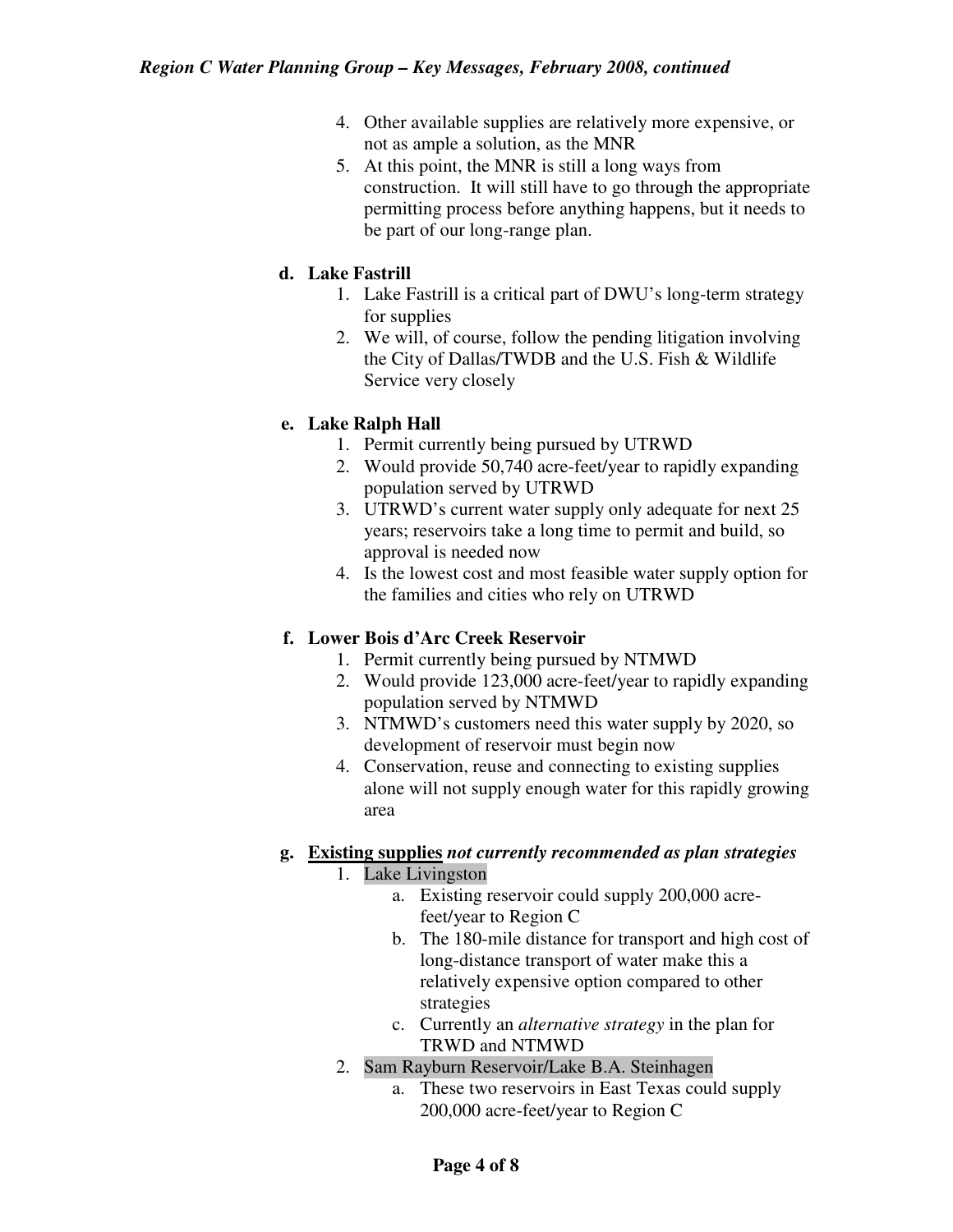- b. The 200-mile distance for transport and high cost of long-distance transport of water make this a relatively expensive option compared to other strategies
- c. Currently an *alternative strategy* in the plan for DWU and TRWD
- d. Note that commitments from this source to other regions have increased in recent years, so this water may no longer be available

#### **h. Other potential supplies** *not currently recommended in the plan* 1. Ogallala groundwater (Roberts County)

- a. Mesa Water Inc. has proposed selling up to 200,000 acre-feet/year of water from the Ogallala Aquifer in the Panhandle to Region C
- b. At 250 miles from the Metroplex, this is a relatively expensive source of supply
- c. Currently an *alternative strategy* in the plan for DWU and the NTMWD
- 2. Desalination of Gulf of Mexico water
	- a. The Gulf of Mexico offers a potentially limitless supply of water
	- b. The cost of desalinating this water and transporting it all the way to North Texas makes this a *very expensive* option compared to every other strategy under consideration
	- c. We will continue to monitor technological developments that make this strategy potentially feasible over time

## 3. Oklahoma water

- a. Currently not an option due to legislative moratorium
- b. TRWD is currently engaged in litigation with Oklahoma to declare moratorium unconstitutional
- c. We will, of course, monitor legal and political developments very closely

# 4. Reuse

- a. Reuse is a critical water supply for Region  $C$  with conservation, represents 26% of future supply
- b. *Indirect reuse*, where the treated effluent is discharged into a natural channel, reservoir, constructed wetlands or other form of water, is being applied in Region C today and is planned to be a large part of our future supply
- c. Region C also supports the application of *direct reuse* where appropriate – for example, to irrigate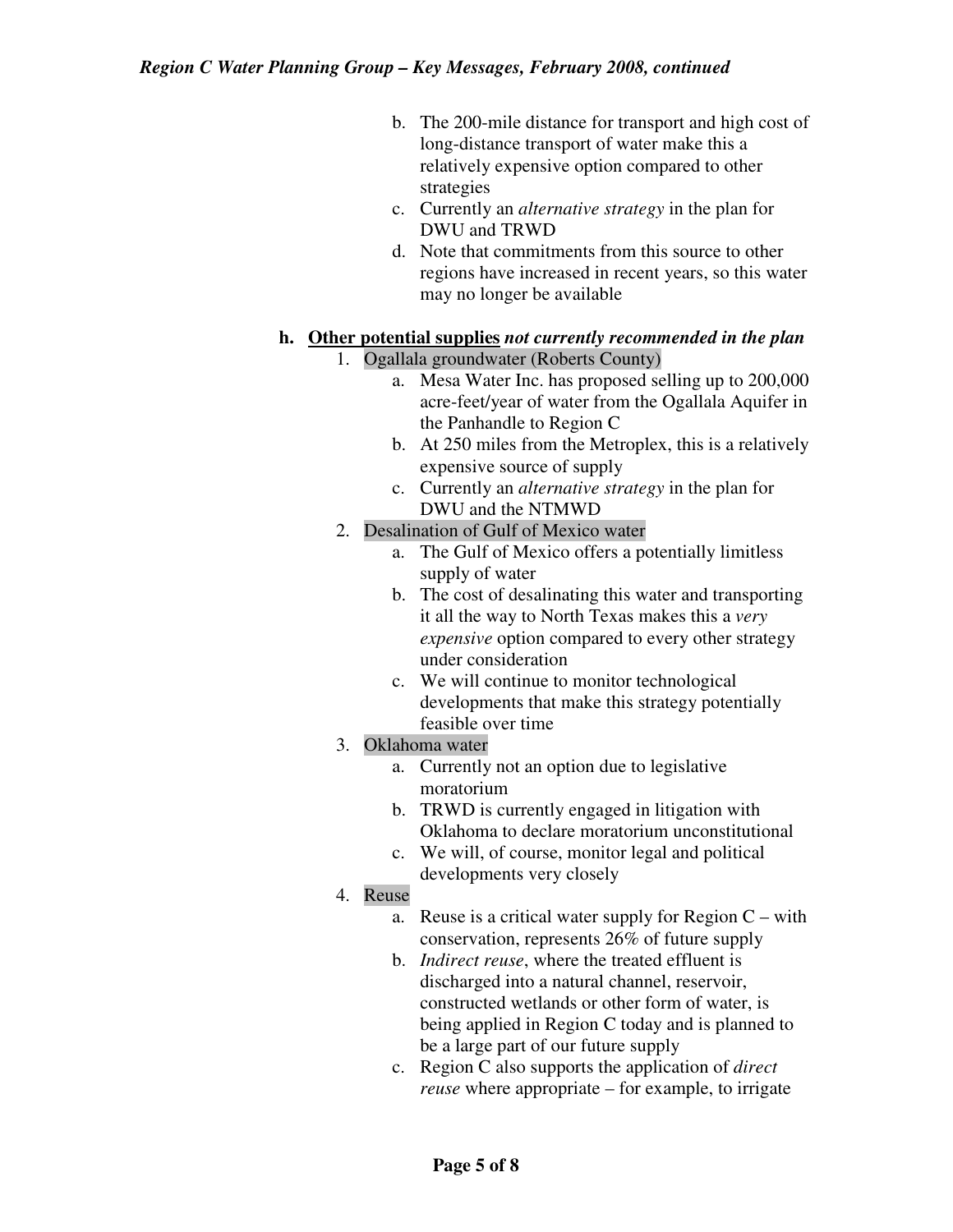golf courses, and to provide cooling water for steam electric power

#### **IV. Emerging public issues, likely media queries**

#### **a. General queries on potential alternative strategies**

- 1. We have evaluated, and continue to reassess, all potentially feasible water management strategies
- 2. Feasibility and costs change over time, as do the needs of entities within Region C, so our plan must constantly evolve
- 3. That is why we have 5-year planning cycles to revise and refine the Region C Water Plan, as do all regions statewide

#### **b. GPCD comparisons with other regions/cities**

- 1. Apple-to-apple comparisons are difficult, because we have a relatively higher percentage of industry and other highvolume uses compared to other regions, which skew our GPCD figures
- 2. What's important to note is that, under our plan, we *will* meet the state Water Conservation Implementation Task Force's goal by 2020
- 3. We will get there through a combination of conservation and reuse, as well as through implementation of conservation best management practices

## **c. Drought (likelihood of one here, U.S. Southeast comparison, etc.)**

- 1. We were fortunate to emerge from our recent drought relatively unscathed, thanks to last year's rainfall and the implementation of drought contingency plans in local areas
- 2. Atlanta's current experience underscores the wisdom of a statewide, regional water planning process that develops a long-term plan for ample water
- 3. If we are to avoid a similar experience, we must continue moving forward with our Regional Water Plan and implementation of the recommended strategies

#### **d. Global warming/climate**

- 1. We're planning for the possibility of permanent climate change and the resulting effect on water supplies
- 2. This is one reason why planning to have a reasonable surplus is so important, and why water planning generally is critical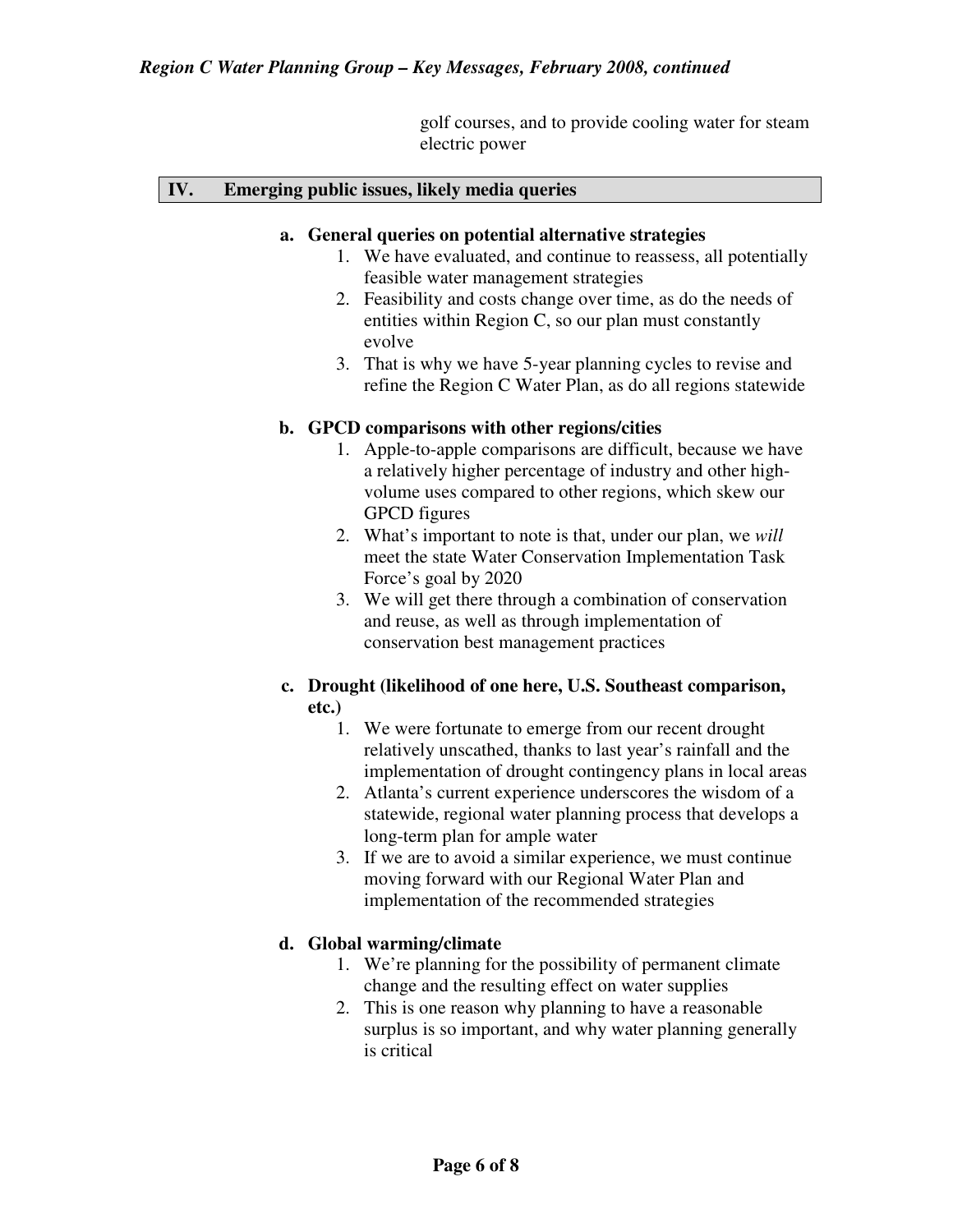## **e. Study Commission on Region C Water Supply**

- 1. We haven't pre-judged the issue, and we anticipate a good faith negotiation between the two regions
- 2. The only reason Region C nominated politicians was because Region D had already designated some non-Planning Group members as its commission appointees
- 3. Our designees are leaders in the water planning effort, and the legislators we've appointed are appropriate since the Commission will be reporting back to the Legislature

## **f. Coordination with other regions**

- 1. We are working closely with other regions to coordinate on water planning needs and water management strategies, as this regional cooperation is critical
- 2. We regularly send RCWPG members to neighboring regions' meetings, including Regions D, Brazos G, H, etc.
- 3. We are also currently coordinating with Region I on the Toledo Bend study

## **g. Instream flows, bays and estuaries**

- 1. The Legislature has recognized the importance of maintaining a healthy ecosystem while meeting human needs for water, and we are supportive of that objective
- 2. Since 1985, the Texas Water Code has required the TCEQ to assess the affect of new water use permits on existing instream uses, water quality, fish/wildlife habitats and freshwater inflow needs for bays and estuaries
- 3. SB 2 (2001) provided a basic framework for the Texas Instream Flow Program and studies in select river basins
	- a. Priority studies include the Middle Trinity, flowing into Lake Livingston
	- b. 2<sup>nd</sup> Tier studies include Red River /Lower Bois d'Arc Creek Reservoir, and the Upper Sabine River/Toledo Bend Reservoir
	- c. Special studies include the Upper Sulphur River and Marvin Nichols Reservoir/Wright Patman Lake
- 4. SB 3 (2007) provided a framework for setting environmental flow standards
	- a. TCEQ directed to promulgate flow standards by basin starting in 2010
	- b. A scientist and stakeholder-driven process